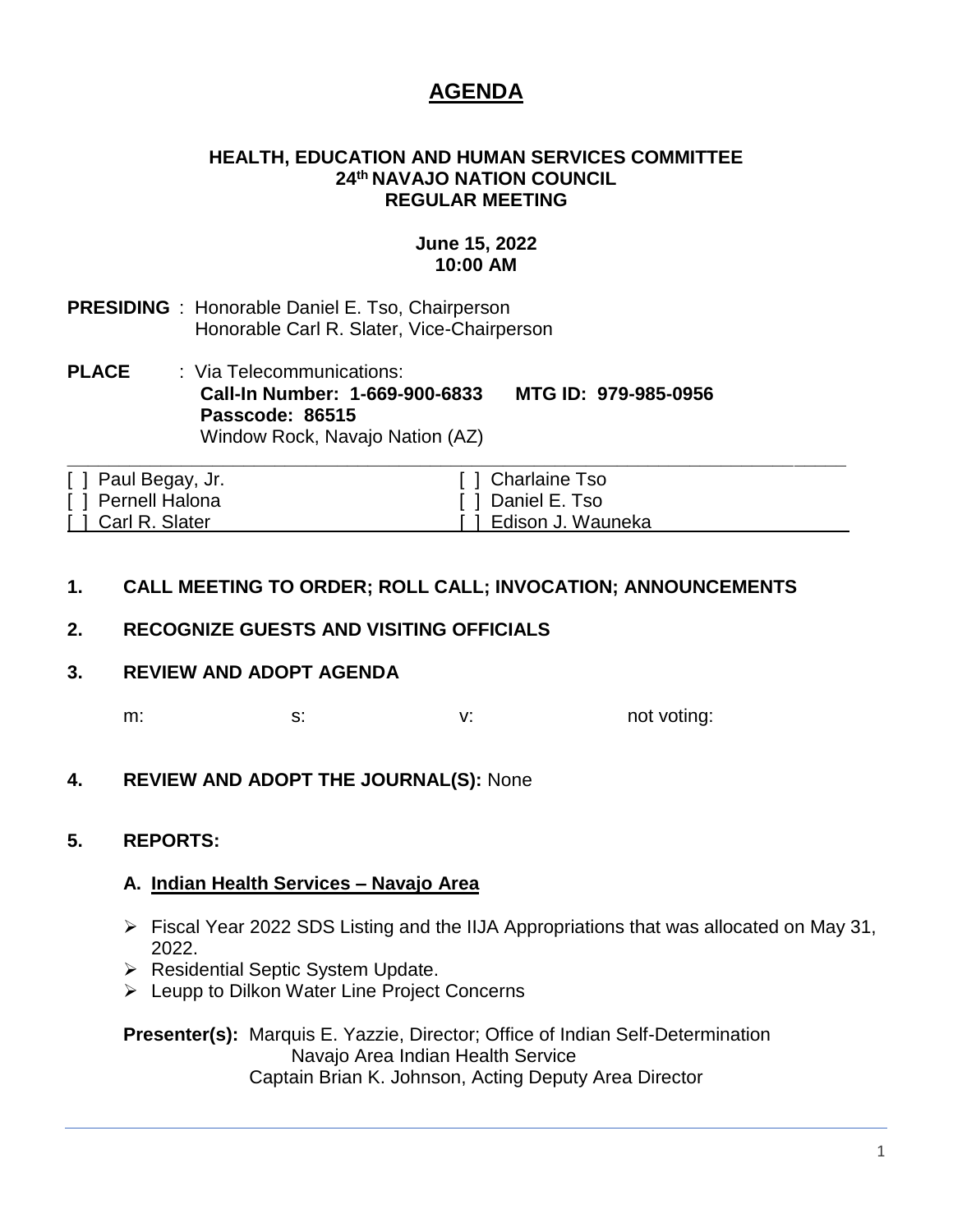Benjamin Alford, Management Analyst, IHS – Navajo Area Yvonne Billison, Management Analyst, IHS – Navajo Area Roselyn Tso, Director of the Indian Health Services, U.S. Department of Health and Human Services

m: s: s: v: v: not voting:

### **B. NN Facilities Maintenance – Division of General Services**

- ➢ Assuring working air conditioning systems in office buildings to provide a safe and quality work environment for employees to conduct services and operations to the Navajo public.
- ➢ Number of NN buildings without properly working air conditioning.
- ➢ Timeline and issues of fixing air conditioning systems to work properly in NN buildings.
- ➢ Vital Records building non-working air conditioning system.

| <b>Presenter:</b> Marcus Tulley, Department Manager III |  |  |
|---------------------------------------------------------|--|--|
| <b>NN Facilities Maintenance</b>                        |  |  |

m: s: s: v: v: not voting:

#### **C. NN Department of Health – Division of Aging & Long Term Care Support:**

➢ DALTCS program budgets update and reports of shortfalls at Senior Centers

- ➢ DALTCS Third-party agreements with Navajo Nation
	- NM ALTCS
	- AZ
	- UT

**Presenter(s):** Ms. Valerie Jones, Health Services Administrator, DALTCS Dr. Jill Jim, Executive Director, Navajo Department of Health Rebecca Baca, Tribal Liaison; State of New Mexico ALTCS

m: s: s: v: v: not voting:

#### **D. Arizona Complete Health/Care First Health Plan:**

- ➢ Presentation of Arizona Complete Health/Care First Health Plan
- ➢ Managed Care for Health Insurance for Medicaid Eligible Individuals

Presenters: Ms. Sheina Yellowhair-Flores, Tribal Program Supervisor Mr. Zane James, Tribal Liaison; Western Skye Community Healthcare

| m: |  |  | not voting: |
|----|--|--|-------------|
|----|--|--|-------------|